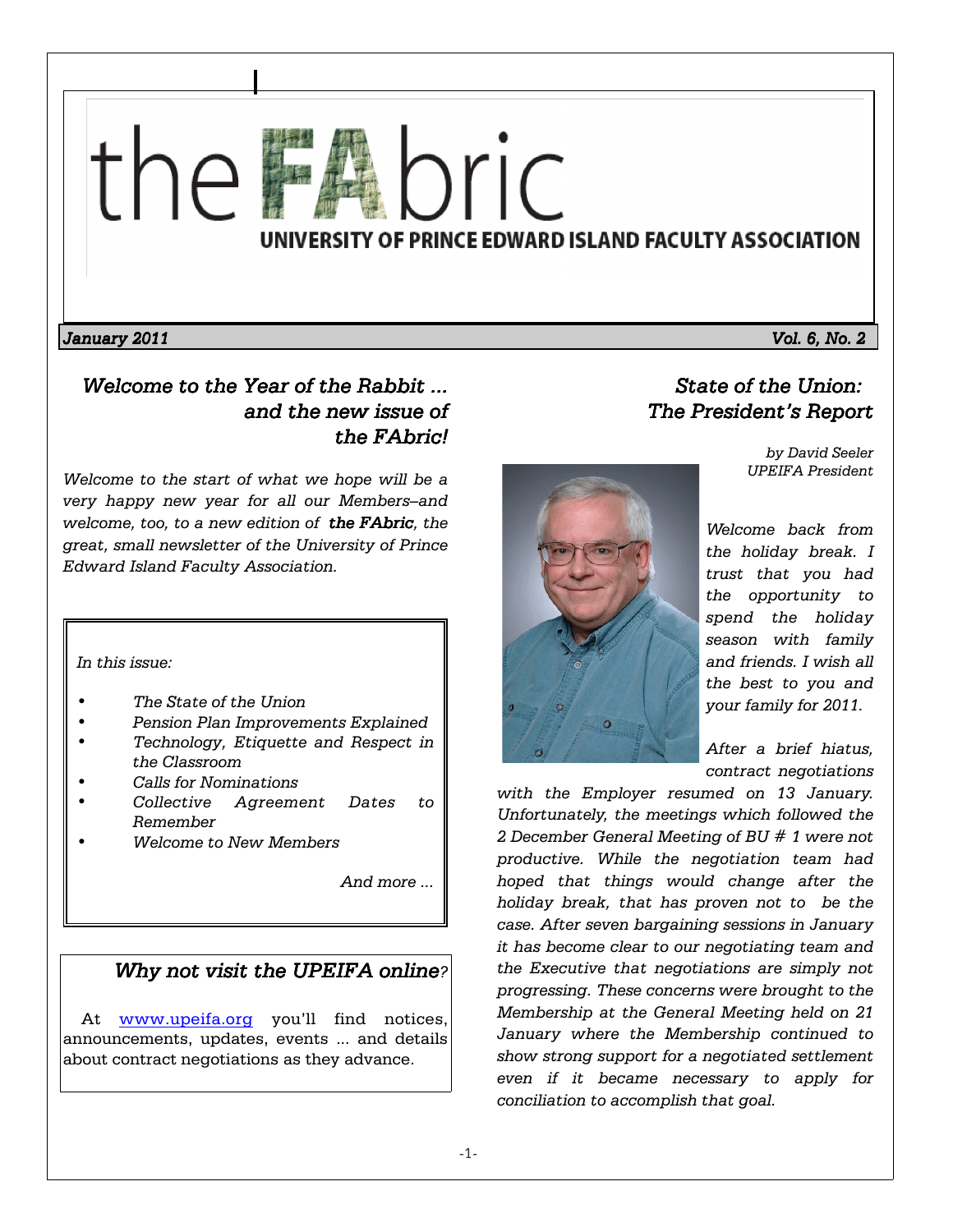It remains our belief that the outstanding issues can be negotiated at the table. Since 21 January, however, the pace of negotiations has clearly slowed with the Employer remaining uninterested in many of the issues we have placed on the table on your behalf. Our negotiating team will continue to make every effort to attain a negotiated settlement which would be acceptable to the Membership in a timely fashion. In the last week of January alone they have had four sessions with the Employer and more are scheduled next month. The lack of progress at the table is a serious issue and I must report to you that the Executive decided to ask the Minister to appoint a conciliator in order to facilitate progress at the table. That application was delivered to the Honourable Janice Sherry on 31 January.

The Minister appointed a conciliation officer on 3 February 2011 with the stated intention that he be assigned to begin on 17 February. There were three negotiation sessions scheduled for the following week but these quickly broke down on the morning of the 7 February when the employer's chief negotiator demanded that we drop our conciliation request or they would file a bad faith bargaining complaint later that day, a document they had prepared in advance of our meeting. As you–and the rest of the Province–are aware, the employer proceeded to file that complaint. As events unfolded, the next two negotiation sessions we had scheduled were also cancelled, as the employer took the position that until we dropped the conciliation request they would not engage in the collective bargaining process. At this time it is difficult to say what impact the Labour Board complaint may have on the conciliation process but valuable time has been lost. We will continue to work diligently to ensure that your rights under the Labour Act are protected. We continue to await the return of the employer to the negotiation table without preconditions that limit our rights and obligations to represent our Members under the Act. Our negotiating team has made their availability for negotiations an upmost priority over the next few weeks.

In our opinion, a collective agreement could have been successfully negotiated before mid-February with only details remaining to be cleared up. This will not be the case. Given the inordinate amount of work our team has put into this process to date on your behalf please remember to give them your full support. Your Chief Negotiator is Wayne Cutcliffe, and the team includes Sharon Myers, Jim Sentance, and Chris Vessey.

In respect to Bargaining Unit #2, it will soon conclude a negotiated settlement which will end as of 30 April 2010 [sic]. They will immediately begin negotiations for a new collective agreement for the current year.

Last semester, the Association entered into an agreement with the Employer to file an application to the Labour Board jointly, asking that it revise the Certification Order for BU #1. Our goal was to create the opportunity for graduate students, interns, residents, post doctoral fellows, and research associates to hold sessional or term instructor contracts. On 13 December, we received word that the Labour Board had approved the requested change. This application was made in recognition by both parties that graduate programmes are expanding at UPEI and neither the Employer nor the Association wished to impede that development.

Mandatory retirement continues to be an issue at UPEI. The Employer has applied for a judicial review and it is likely that this will be held sometime this year. Language had been placed on the negotiation table by the Employer to maintain some semblance of a fixed retirement date for each Member but I can assure you that the Association does not intend to violate the Human Rights Commission's ruling on this matter. Only time will tell if this year will finally bring this particular saga to a conclusion.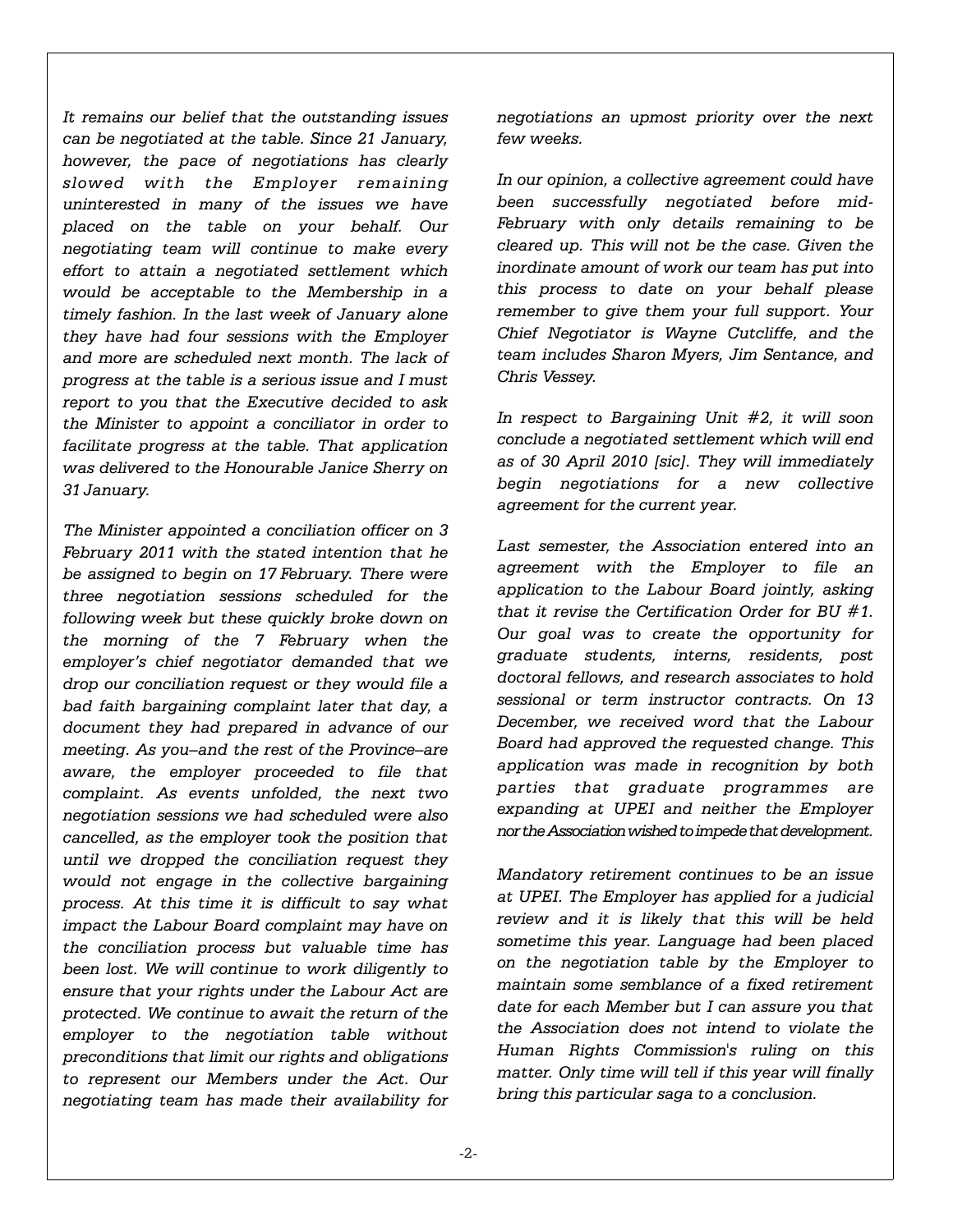This will be a semester of decisions. Whether it be negotiations, arbitrations related to collective agreement or certification order violations, or mandatory retirement, we will continue to work on your behalf to ensure your rights are protected.

# Great Moments in University History...

The Birth of Administration

University of Paris, 1289

"Noticing that because of the multitude of students of our faculty we do not know the names of many and cannot discern who are good and legitimate or factitious … [we] decree and also ordain that the professors of the faculty … shall be required by oath, all fraud aside, to write down the names of their own students, that they may have knowledge of the good ones … so that only those attending the university and conducting themselves towards professors as is customary … and making due compensation … shall enjoy the privileges and liberties of the faculty and university."

# Pension Plan Improvements Explained

By: Wayne Peters Past-President, UPEIFA

The Association reported in October 2010 that the four campus Union memberships ratified the negotiated Pension Plan improvements by an overwhelming 94%. At this point, the Association is pleased to report further that the Employer has also ratified the improvements which are now part of our Pension Plan as of 1 July 2010.

These improvements include the following items:

i) a change, going forward, to the benefit calculation formula that de-links the benefit determination from members' contributions to the Plan, and fixes the benefit level (i.e., percentage of best 3-year salary average x years of service after 1 July 2010) at 2% of non-CPP earnings and 1.5% of CPP earnings (see note 1 below);

ii) a change to the benefit calculation formula for past-service after 31 December 1989 and up to and including 31 December 1998 that fixes the benefit level at 2% of both non-CPP and CPP earnings;

iii) a clarification of the term "spouse" to include married and common-law relationships;

iv) a clarification of the term "service" to include both regular full-time and regular part-time employees;

v) a confirmation that the requirement for a minimum age of 30 years for entry into the Plan has been rescinded; and

vi) a change to reflect that individuals with two or more years of membership in the Plan who become employed on a less than full-time basis will continue to be a member of the Plan in accordance with their less than full-time earnings.

These changes apply to all individuals who were members of the Plan on 1 July 2010, or who became members of the Plan since that time. They do not apply to anyone who ceased employment with the University prior to 1 July 2010.

The cost to each member of the Plan for these improvements is 1.2%of salary and is retroactive to 1 July 2010. This cost is about \$4.60 per pay per \$10,000 of annual salary. You may have noticed already that a deduction for this amount has started with the 7 January 2011 payroll. For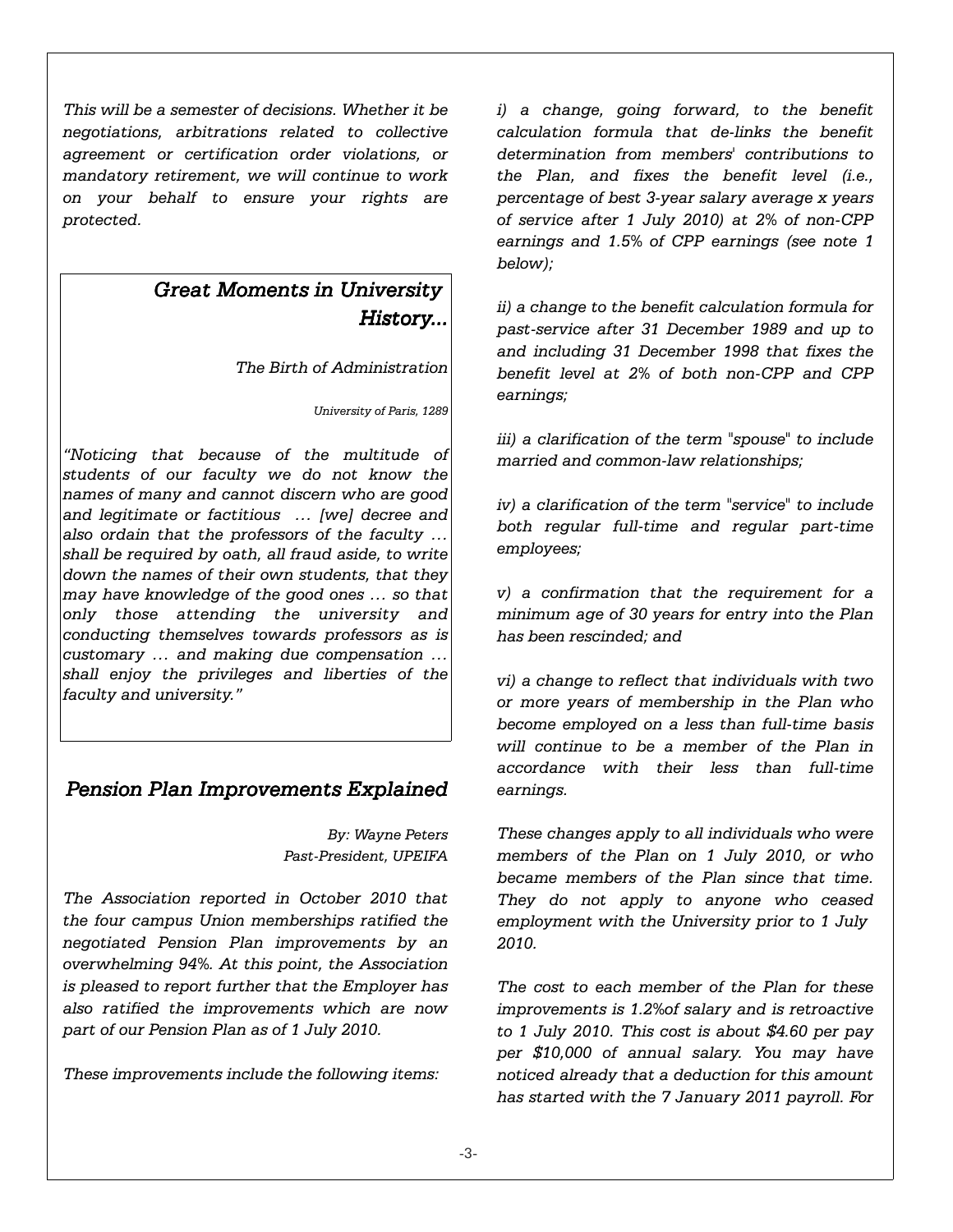the retroactive 6-month period since 1 July 2010, additional premiums of about half this amount will also be deducted over the 12 month period which started with the 21 January 2011 payroll.

As we move forward, further improvements to the Pension Plan continue to be a priority for the campus Unions. These are in-line with the summary provided in the Negotiating a Better Pension Plan for UPEI Employees available on the Association's website. The Unions are continuing to work together through negotiations towards these further improvements which include:

i) a further change to the benefit calculation formula that fixes the benefit level at 2% of both non-CPP and CPP earnings;

ii) a further change to the benefit calculation formula for past service after 31 December 1998 and up to and including 30 June 2010 that fixes the benefit level at 2% of both non-CPP and CPP earnings;

iii) a change to the pension indexing formula to ensure retirement benefits are increased by at least 2% annually;

iv) a change to partner benefits to ensure that a partner automatically receives 2/3 of the member's full pension benefit for life without any reduction in the member's pension benefit at the time of retirement, should the Plan member predecease the partner;

v) a change to provide any Plan member with the option to buy back any years of service at UPEI prior to the member's entry into the Plan; and

vi) a change to provide management and oversight over how any Plan surplus can be used.

### Note 1.

Non-CPP earnings are earnings on which no CPP contributions are made. For 2011, these are the first \$3,500 of earnings and any earnings above \$48,300.

CPP-earnings are earnings on which CPP contributions are made. For 2011, these are the earnings above \$3,500 and up to and including \$48,300.

Wayne Peters was the UPEIFA representative on the joint-union pension team.

# Call for Nominations ... Merit Awards for Scholarly Achievement Achievement

The UPEI Faculty Association invites the nomination of candidates for the University's 2010-2011 Merit Awards for Scholarly Achievement. These prestigious awards consist of a cash prize of \$500 and a plaque. There are three awards, one in each of the following categories:

- a) Arts, Business and Education;
- b) Science;
- c) Atlantic Veterinary College, and Nursing.

Nominees should possess clear evidence of significant achievements in the areas outlined in Article E2.2.1c of the Collective Agreement.

Nominations may be made by any member of the university faculty, including the nominee.

The deadline for applications is 11 March 2011.

For further details, see:

http://www.upeifa.org/call\_for\_nominations\_20 11.pdf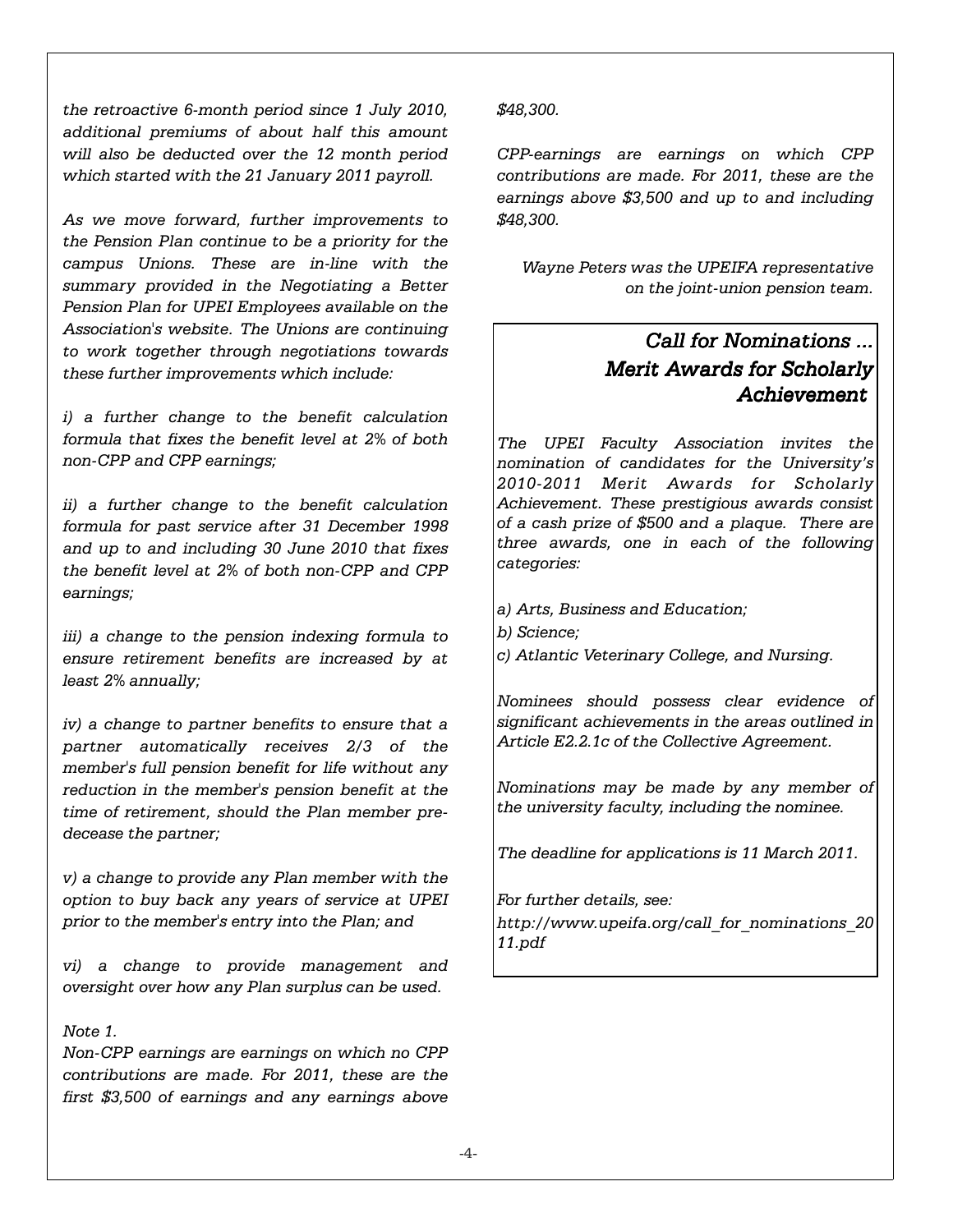# Dialogue: Technology, Etiquette and Respect in the Classroom

In the last issue of the FAbric, Pamela Courtenay-Hall reflected upon some of the pedagogical challenges posed by the growing use of laptops by students in class. But her piece also raised wider questions about how technology is redefining the relationship between faculty and students both inside and outside the classroom. The four short, invited commentaries that follow take Dr. Courtenay-Hall's article as their starting point, and consider the implications of technology for faculty-student etiquette. Trying to fashion a pedagogical environment in which he does not have to compete with videos from The Daily Show, Richard Lemm begins by reflecting on his decision to ban laptops from the classroom—challenging students, instead, to find more creative ways to distract themselves. Shannon Murray continues by considering how she tries to manufacture an environment of mutual respect in the classroom while dealing with students who would rather read The Guardian, smooch or juggle. Ann Braithwaite examines the issue of student-faculty boundaries in the context of Facebook, posing the rhetorical question: in "friending" students, do we become 24/7 professors? Finally, Richard Raiswell contemplates the impact of smartphone technology on intellectual property rights.

## Laptops–and Textin' It Old-School

by Richard Lemm

"Those are my principles, and if you don't like them, well...I have others"– Groucho Marx

One reason I love the classroom is that the space is not yet Boston Pizza's lounge with a dozen television screens flashing and the cross-fire of tv audio and satellite-fed music...not the Halifax Westin Hotel with televisions tuned to CNN by the elevators on every floor. That the classroom has not yet become like countless other public spaces with their tsunamis of electronic images and sounds. Thus, I may tell my students: "Here is a sanctuary where you may be blessedly free of digital assaults and inundations, where you may revel in real-life (not just "real-time") human faces, voices and discourse, and gestures. A space where you can also tune out, as we often do, from our voices and into your day-dreams, the flow of consciousness, free of the input—welcome or uninvited—from electronic devices. Just you and the people around you and your inner world. Cherish this space and these hours, for these kinds of spaces are dwindling and these moments are impeded upon increasingly by the technological-economic juggernaut." We're far from being the Borg, but the wiring has begun.

In literature and creative writing classes, we have relatively little need for students to bring laptops to class. Thus, we can more easily forbid laptops, as well as cell phones and texting, than other classes and departments where pedagogies necessitate computers, with their digital benefits and distractions. And English professors do take advantage of the digital world through PowerPoint, YouTube, podcasts, and other resources in the "smart" classroom. (Technology makes it smart?) Thus, I am a technology autocrat in the classroom: I determine when to let technology loose in the room, while restricting students' use.

I wrestled with the issue of laptops for a couple years. After all, I notice students doing work for other courses in my classes. (I sometimes did that too). Do I tell these students to put their Biology lab or History notes away? No. Why, then, object to students multi-tasking (assuming they are also paying some attention to their immediate environment) with Facebook et al.? Last year, I decided there's a difference (duh) between a student doing academic work, albeit for another course, in my class, and a student submerged (snorkling or scuba diving) in the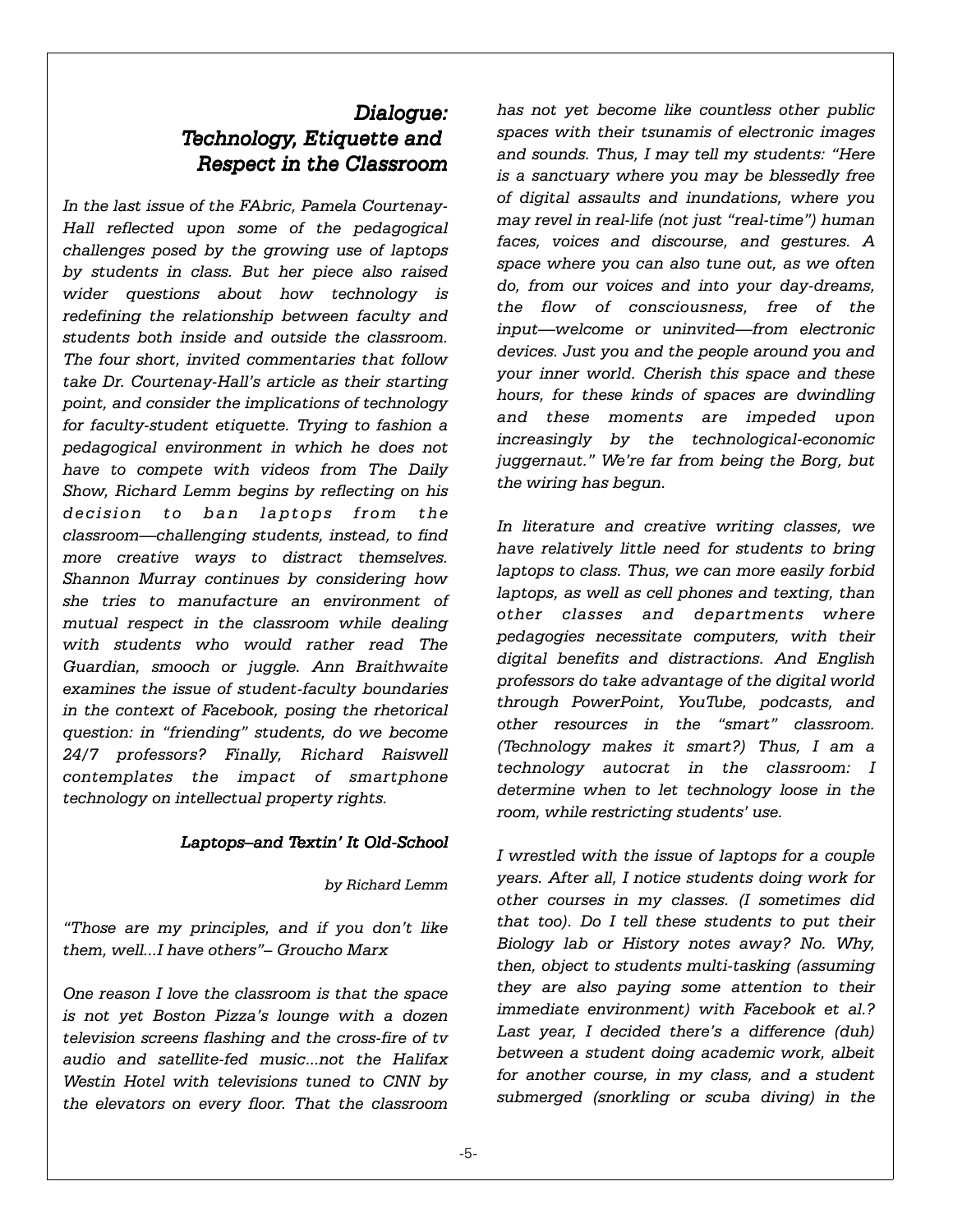social network and surfing the web.

My decision to ban laptops was also prompted by complaints from other students, distracted and annoyed by their use nearby. As for multi-tasking (I'm fascinated by reports of recent studies interrogating our ability to multi-task—though I, like most or all profs, pride myself on my ability to do so), my subjective impression is that a student in class on a social network or other websites is likely to be less aware of classroom discourse than a student doing other schoolwork.

Last year, before I outlawed laptops, moving around the room during full-class discussion, I stood beside a student writing a Psychology paper on her laptop. She was oblivious of my presence, even when the room silenced and stared at us, amused. An anecdote, not a research study. Anyway, there is ample multi-tasking required during any of our classes—attention to the materials, instructor, other students, and the cognitive, sensory, and affective processes we hope are focused on the course content and transpiring in the students' brains.

When, along with many colleagues, I decided to ban cellphones and texting, I told my students about my response to my high school Biology teacher's crackdown on students passing notes in class. I sat in the back row of tables, at one end, with my clever, rebellious friend Michael Laponte at the other. We screwed small pulleys into the underside of the table, one at his end, one at mine, and strung a cord on the pulleys. With clothespins, we passed notes, with quotations from Groucho Marx, W.C. Fields, and the like. I invited my students to use their ingenuity (use of a Blackberry under the table is not ingenious) to foil my new rules, as long as the messages transmitted are of Groucho calibre. I hope some of them have.

One final thought. When computers and search engines and a zillion websites became widely available, I imagined that more students would arrive in class having quickly researched—on Google as opposed to the old-fashioned, timeconsuming trips to the library—unfamiliar references in poems, historical contexts in fiction. Not so. One day, a student gave a presentation on a poem by Maritimer Alden Nowlan dealing with World War I. She had neglected to look up a number of unfamiliar references. Were you on the internet last night? I asked her. Yes. I then blurted out, Were you on Facebook? Yes, she said, blushing. For how many hours? This dear, honest person said, "About three hours." Bless you for your honesty, I told her. Here then, is another major pedagogical challenge: how to entice, cajole, inspire students to use the wonders of the internet and electronically-available resources, and to do so beyond the basic requirements for researched assignments. How to lure myself back to my marking and away from Jon Stewart's The Daily Show on YouTube?

## Tweeting and Smooching and Juggling: Oh My!

#### by Shannon Murray

I can rant in the hallways with the best of 'em about texting, beeping, surfing, late-coming, chatting rudeness in the classroom. (Young people these days!) And every time I add detail to my various classroom policies (yes to electronic translators except in exams, and no to cell phones except in emergencies but just on vibrate), I feel like some grumpy Luddite prison warden.

But I'm not the only one who gets distracted or annoyed by rudeness in the classroom, of course. Every hip-hoppy ring tone is heard by the whole class. Every inappropriate website surfed draws the eyes of all the surrounding students. I think of a complaint I got in a big class from a student who told me that the woman beside her was Facebooking through class with pictures of a party in the residence showers—not the stuff she was wanting to see out of the corner of her eye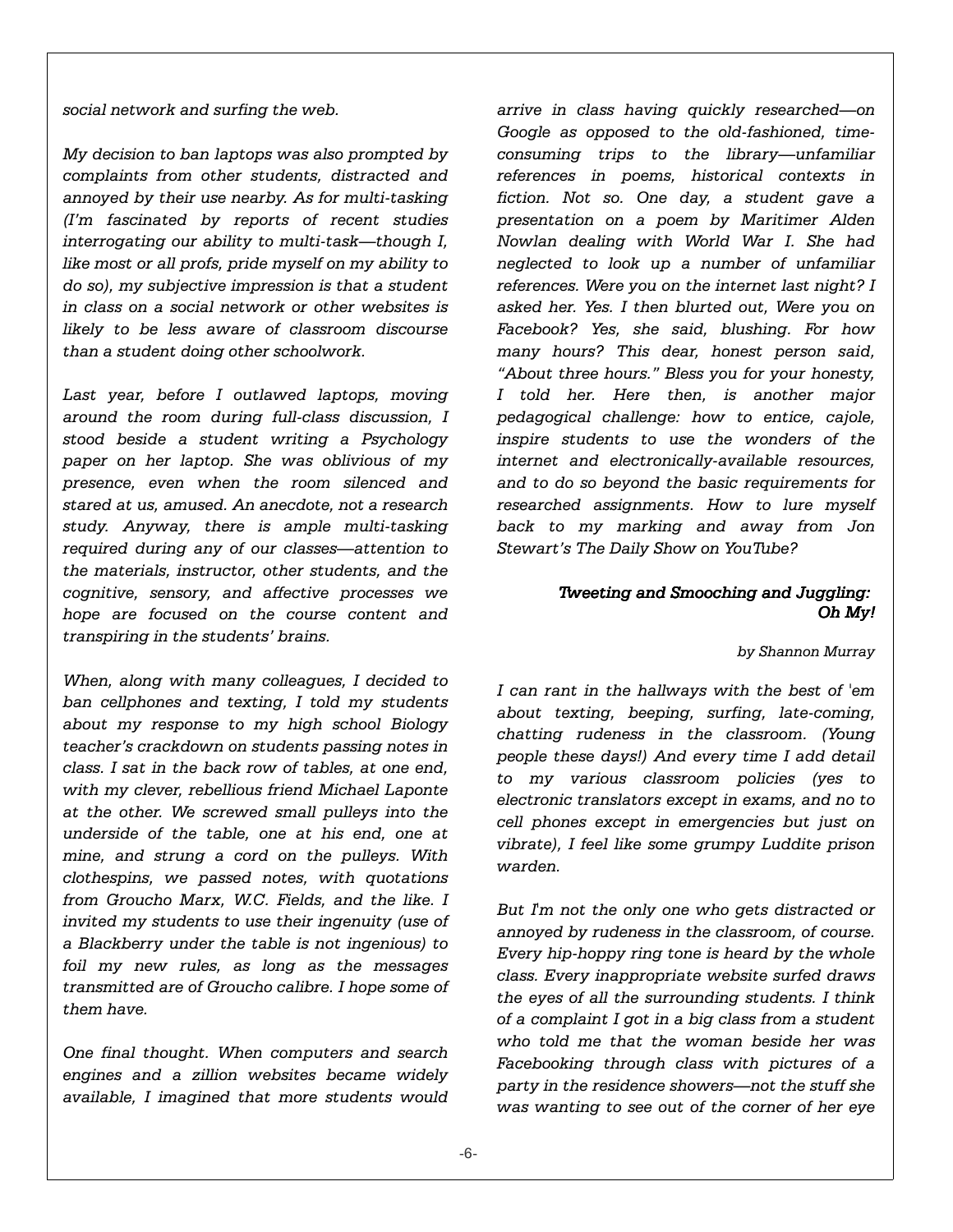when we were talking about children's literature. And that's what bothers me most about rude and distracting behaviours in the classroom: they diminish the experience of shared learning. Or to be practical, other students are spending their money and more importantly their youth in that class, and they deserve to be able to pay attention.

Etiquette itself is shared, isn't it? It's a sometimes tacit and sometimes explicit agreement about our behaviour to help ease the difficulties of living together. So sometimes, I share the rule-making. A ten-minute exercise at the beginning of a course—in teams, through written lists, or just in a general discussion—will usually get the students themselves to bring up the five or seven things that I hate most in classroom behaviour. And if they say it to each other—"I get really distracted by someone tweeting moronic drivel beside me"— it's a lot more powerful than if I say it. That early talk also gives them and me the chance to explain why some things will just have to stay outside, and my rules become our etiquette.

I have a theory that students behave inappropriately when they think of the classroom as a movie theatre—and we know how badly people behave in movie theatres. The more they are forced to come out of the dark and are shown how their behaviour affects their peers and not just their professor, the more polite the classroom becomes.

Usually. Of course, I'm not sure any communal etiquette-forming exercise would have stopped the newspaper-reader in an early class I taught here, who, one day, after he had exhausted The Guardian during a class on Waiting for Godot, pulled out juggling balls and began to juggle: an insightful comment on absurdist theatre, perhaps? Or the two students who smooched their way through a class on Alice's Adventures in Wonderland—who knew Lewis Carroll was so sexy? Turned out, the young man wasn't even IN

the course. But isn't that the delightful thing about university teaching? No matter how many years you're at it, students can always offer something new.

#### "Friend-ing" Students

#### by Ann Braithwaite

Those who know me know that I love Facebook, that social networking phenomenon most recently made famous, for anyone who hadn't otherwise been paying attention, by the Hollywood film The Social Network. Mark Zuckerberg, founder or developer (depending on your take I guess) of the site certainly twigged onto something trenchant about how lots of people communicate, or want to communicate, with each other, and to what is apparently a widespread desire for some kind of "community." And I, like many people, like many of you no doubt, am no exception to that astute observation on his part, and have been a devoted (maybe even devout) participant since. I love being able to keep contact, however minimal, with all the people I know and have met over the years in such a variety of places—and Facebook lets me have some small kind of knowledge of their lives and goings-on. We post links to articles and other websites we find, we comment on each others' posts, we "like" each others' status updates… in short, we stay connected—and we build a community for and of ourselves.

Of course just because one loves Facebook, or even just likes it or finds it useful in some (small) way, doesn't mean that one "friends" everyone they know, or everyone who asks. And for many faculty, that means especially not students. But I do. And here's why.

Students are part of that idea of community I mentioned above; indeed, they're often a large part of it, since there are so many of them in all of our lives. Of course I'm closer to some of them than others—the same is true of my other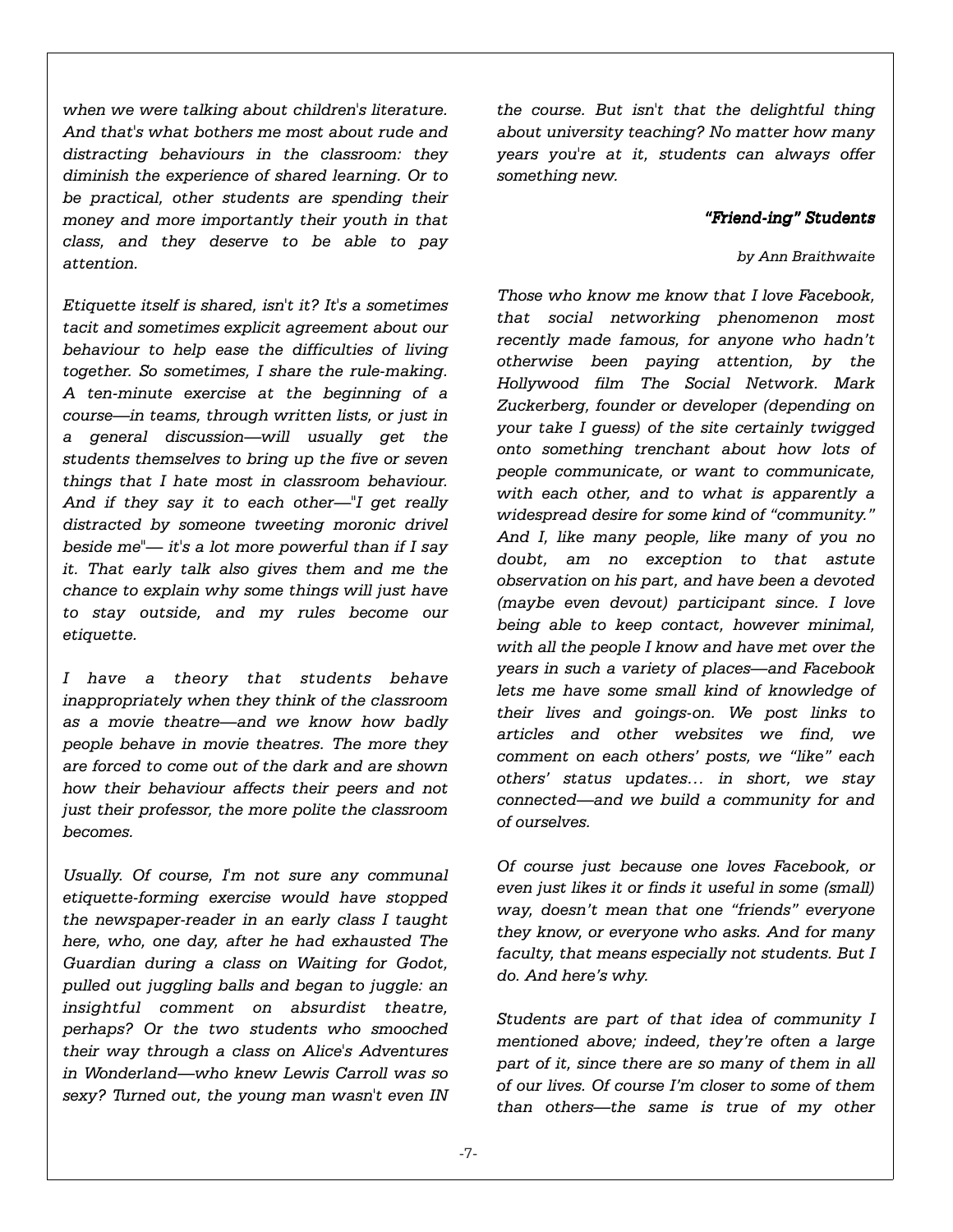"friends" too. And of course they might get to see something more about me than what happens in the classroom or other kinds of university encounters—like pictures at parties or family events. But so what? While I try not to do anything on Facebook I wouldn't happily let anyone know I was doing in other contexts, it's also true that we live in a small place, and having a daily life in PEI often means running into your students at the grocery store, mall, restaurant, bar, and pool hall. And that means they get to see me doing something besides "being a professor" in all kinds of contexts. And I'm okay with that.

Because—most importantly to me—is that "friending" students (with everything that potentially opens up) is part of the way I think of myself as a professor here at UPEI. The same might not be true for other places and other universities, but for me, here, to be the kind of professor I see myself as involves interactions with students on a multitude of levels that can't be contained by "the classroom." I'm in a small program (ok, there's just me), so it's inevitable that students majoring or minoring in Women's Studies will take multiple courses with me, will get to know me—and I them—in many ways. I always wanted to teach at a small university precisely for the kind of contact I could have with students, both in my classes and even more generally. And my being a professor is not separate from all the other parts of me, so why wouldn't I accept and even want students knowing that? Since they're going to see me in many contexts here anyway, my life as a broader package of people/relationships/activities models that one can be a teacher and scholar—and still do lots of other things like go looking to "climb" the highest peak in PEI on a fall afternoon with assorted friends (check out my Facebook page—the pictures are there). And all those links to other articles and websites I post get comments from friends and colleagues in other places—and from a number of students who get to see more widespread applications of our theories and research and interests. Plus, I learn a

lot from what they post too! And that's the relationship I want to have with students.

Ultimately, what is at issue in "friending" students is not new, but instead points to a longstanding debate about the kinds of boundaries we want to have between ourselves and our students (i.e. do we give students our home phone numbers, do we go out to clubs or parties where they might be, how informally are we addressed in the classroom/on email, etc.). But it's more than that too. Because the question of boundaries is also always a question of how we identify as and want to be professors at UPEI, of how we want both to be seen as and practice our lives as professors /scholars/mentors/friends on campus and off. And for me, my being a professor doesn't begin and end on campus, and thus neither does my relationship with colleagues—or with students.

## Professor Meltdown and Her/His Intellectual Property

### by Richard Raiswell

Students have always gossiped about professors: who's a great lecturer; who reads from yellowing notes first cribbed in 1947; whose exams can be written when hungover; who assigns 100 pages of dense, technical reading for each class–and expects it done! Indeed, when I advise students about graduate school, I always tell them to hunt down some students from the school to which they'd like to apply to find out the real scoop about the big names–is Professor Philosophaster actually too big for his ruffletopped boots? And this is fair enough. As semipublic figures delivering an expensive service, we can hardly be surprised if our clients exchange colourful anecdotes about us.

In recent years, of course, internet fora such as Ratemyprofessor.com/ca have channelled and regularised some of this gossip, helpfully having users evaluate our skills and best efforts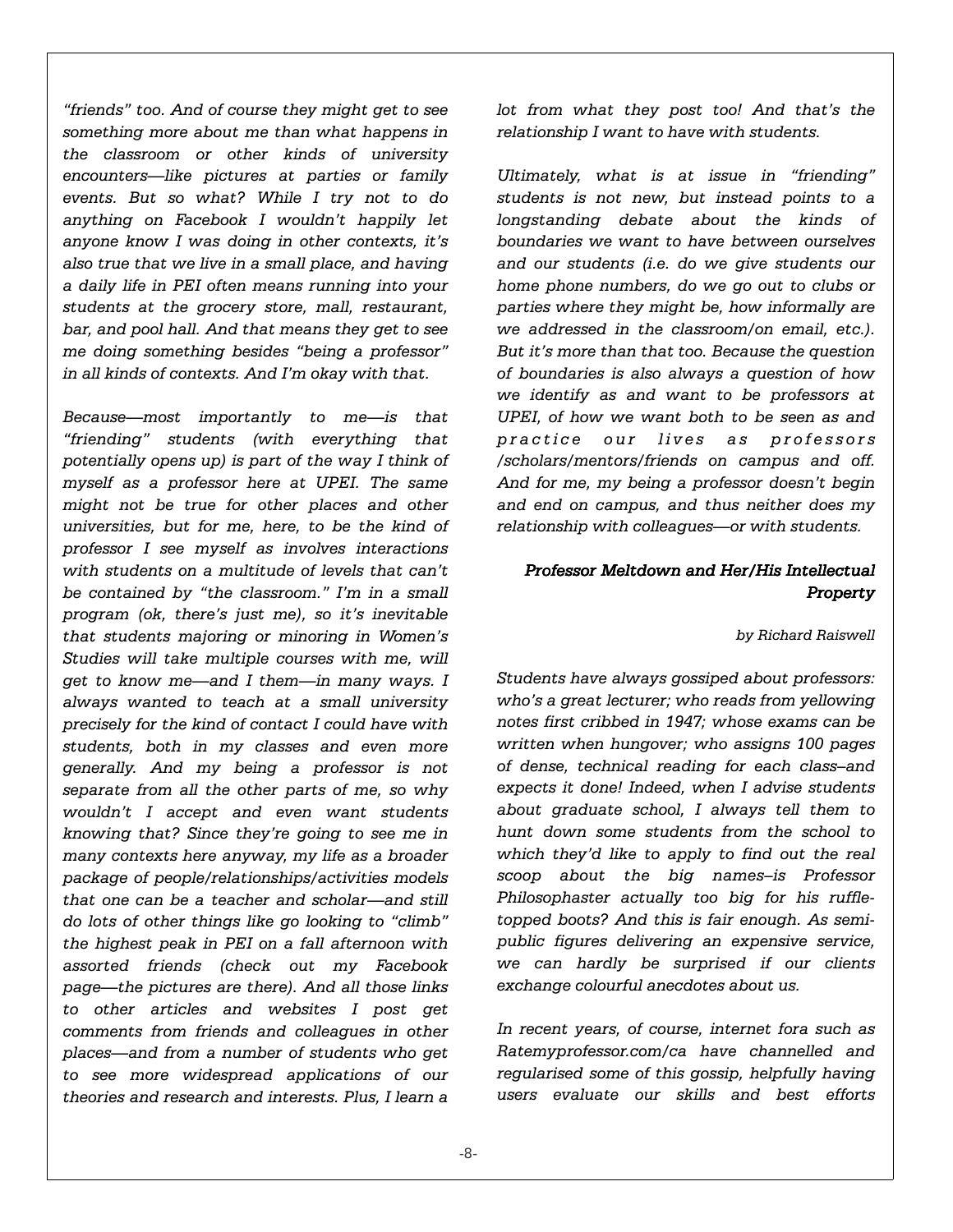according to their three rigorous categories of academic attainment: "easiness"; "helpfulness"; and "clarity." Along with this insightful critique, they also provide a little space for comments—these rise either to the lofty heights of ebullient panegyric or descend into poorly spelled character assassination. There is little in between. While such sites initially made some professors nervous, as formal entities, the owners were at least partially accountable for the content they hosted. Indeed, gradually accepting that they did not inhabit a cyberpunk universe beyond the realm of mortal libel laws, these sites now generally have mechanisms to report especially nasty, blatantly racist, sexist or homophobic remarks–for obvious reasons, I chose not to report the person who claimed that I had students in my introductory class in medieval European history write their final exam in Afrikaans (without a dictionary). But where, oh where, did that come from?

How times have changed. Likely many of us have seen the videos of professors having a bad day posted all over the net—professors rambling semicoherently, professors taking issue with the behaviour of particular students, even throwing tantrums. Certainly, we're all accountable for what happens in our conduct in the classroom, and no one should be throwing a fit. But it seems to me that there are wider questions here that we need to pause to consider. The idea that our lectures are our own intellectual property is well established–if students want to record my lectures for their own use, I have them sign a contract stipulating that they'll not disseminate my work in any form without my consent. Difficult to police, to be sure. Nevertheless, I really don't want material I have worked on carefully over many years showing up as a download on some cheat-site. But now, with the ubiquity of camera phones, what can we do about videos of ourselves giving these lectures? Or about random snapshots of us taken by a bored student that get tweeted or posted somewhere? If a professor wants to use the image of a student, there is a

heap of consent forms to be signed, and this is as it should be. But now, with just a few clicks on the keyboard of a smartphone, everything about the classroom, the students, the lecture and the professor can be captured and then burned into the seams of the web for eternity.

While we'll likely never stop the professor meltdown videos, I'm not keen on surreptitious picture taking. I do not particularly want my lectures available across the web, nor do I want pictures of me while I lecture posted without my consent. Is it possible to impress upon students that it is inappropriate to post pictures taken in the classroom when they have no qualms about doing so with their friends? Or have I already lost this one? Should I just make sure my hair is properly quaffed before each class knowing that I might be on candid camera?

# Great Moments in University History...

Procurement Services to the Rescue!

Statutes of University of Bologna, 1405

"Since the performance of dissection pertains to the industry and advantage of students, and quarrels and rumours have often been customary in finding and searching for bodies from which dissection should be made, [the professors] decreed and ordained that any professor or students or anyone else shall not dare to presume to acquire for himself any dead body … unless he has first obtained permission from the [university's] rector."

# What activities could be used to continue to build the FA community?

We'd like to know what you think. Drop us a line at rraiswell@upei.ca with your ideas and suggestions.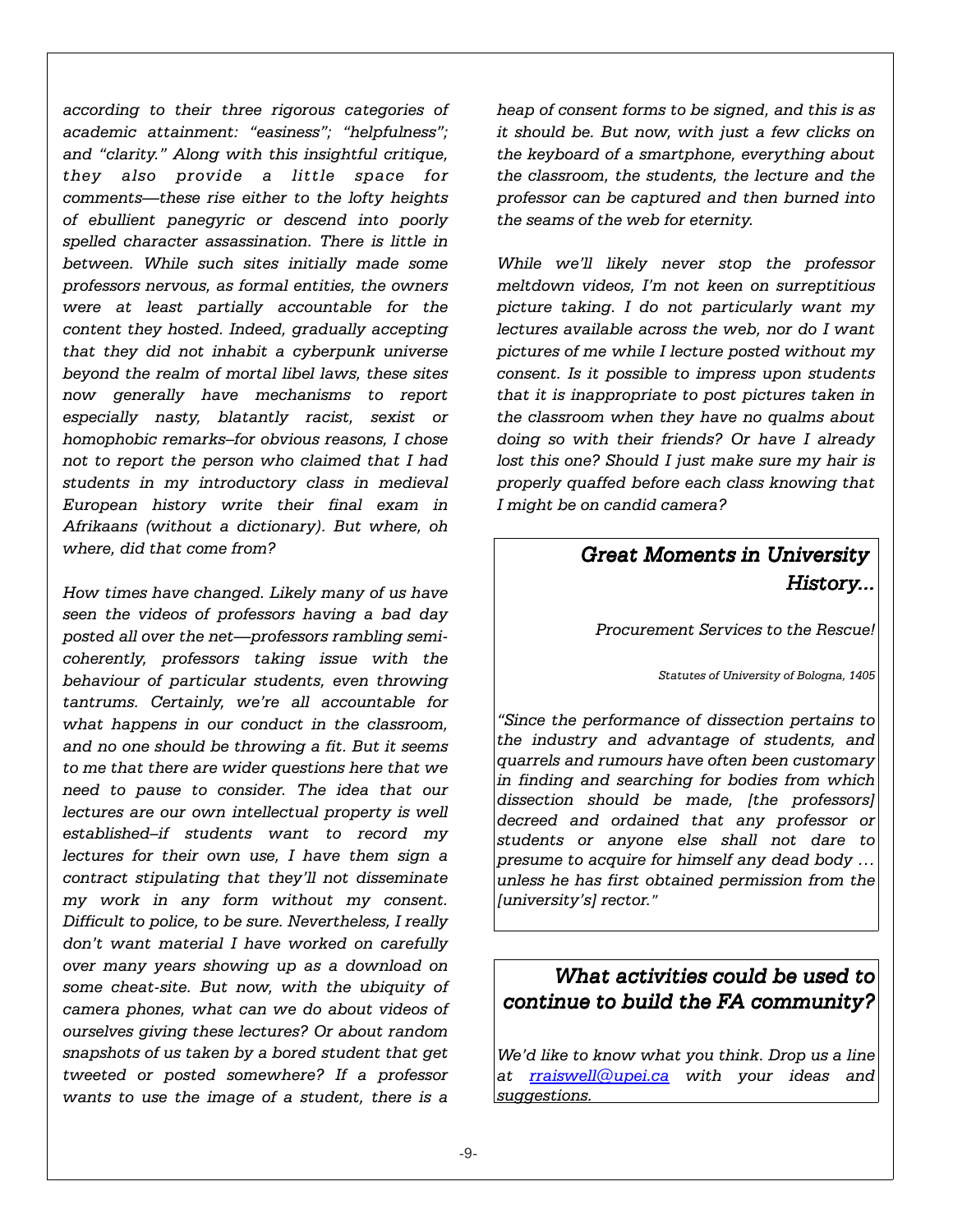# Call for Nominations ... Hessian Merit Awards for Excellence in Teaching Excellence in Teaching

The University of Prince Edward Island's Hessian Merit Awards for Excellence in Teaching honour faculty members who are recognised as possessing outstanding competence in teaching. These awards publicly acknowledge individuals whose work has contributed to instructional excellence at UPEI.

Nominations must be made collaboratively by three or more sponsors, including students, fulltime or sessional faculty or staff, and/alumni. Nomination forms are available through the FA Office (315 Main) or through the FA website, www.upeifa.org.

The deadline for nominations is noon, 25 February 2011.

For further details, see:

http://www.upeifa.org/Hessian\_Teaching\_Awar d--General\_Info.pdf

## Collective Agreement Dates to Remember, January 2011–April 2011

The collective agreement for Bargaining Unit  $#1$ is outlined in what has become known as the "Red Book" (a copy of the Collective Agreement is also available on-line from the UPEIFA website, www.upeifa.org.) Dates important for the time period covered by this edition of the FAbric through to the subsequent edition to be published in April are outlined as follows. Important dates from the "Red Book" related to tenure/permanency and promotion are posted on the UPEIFA website.

## January 31:

G2.12 a) A seniority list of all permanent Clinical Nursing Instructors...shall be posted by the Employer before January 31.

## February 1:

E2.4.2.4 A Faculty Member who seeks early consideration [for tenure] as an exceptional case shall so request in writing to the Dean of the Faculty or School by February 1 of the academic year prior to the one in which consideration would take place.

E2.4.3.2 The date by which the Faculty Member's request, or the Dean's recommendation [for deferral of tenure consideration], must be communicated is February 1 of the academic year prior to consideration.

E2.5.2.3 a) Prior to February 1, each Faculty Member shall send a letter to the Chair indicating that he or she plans to apply for tenure.

E2.5.2.3 b) Subject to exceptional circumstances set out in this Agreement, if a Faculty Member does not have tenure by February 1 of the fourth  $(4<sup>th</sup>)$  year of full-time probationary appointment at this University, and if the Faculty Member has not initiated procedures for consideration of tenure, the Department Chair will direct the Faculty Member to submit his or her file for tenure consideration.

G1.4 Posting of Sessional Instructor Positions: b) Notices for both summer sessions shall be posted on or before February 1.

## March 1:

E2.4.2.4 The Dean, in consultation with the Chair, shall decide whether the Faculty Member should be considered as an exceptional case [for early consideration of tenure] by March 1.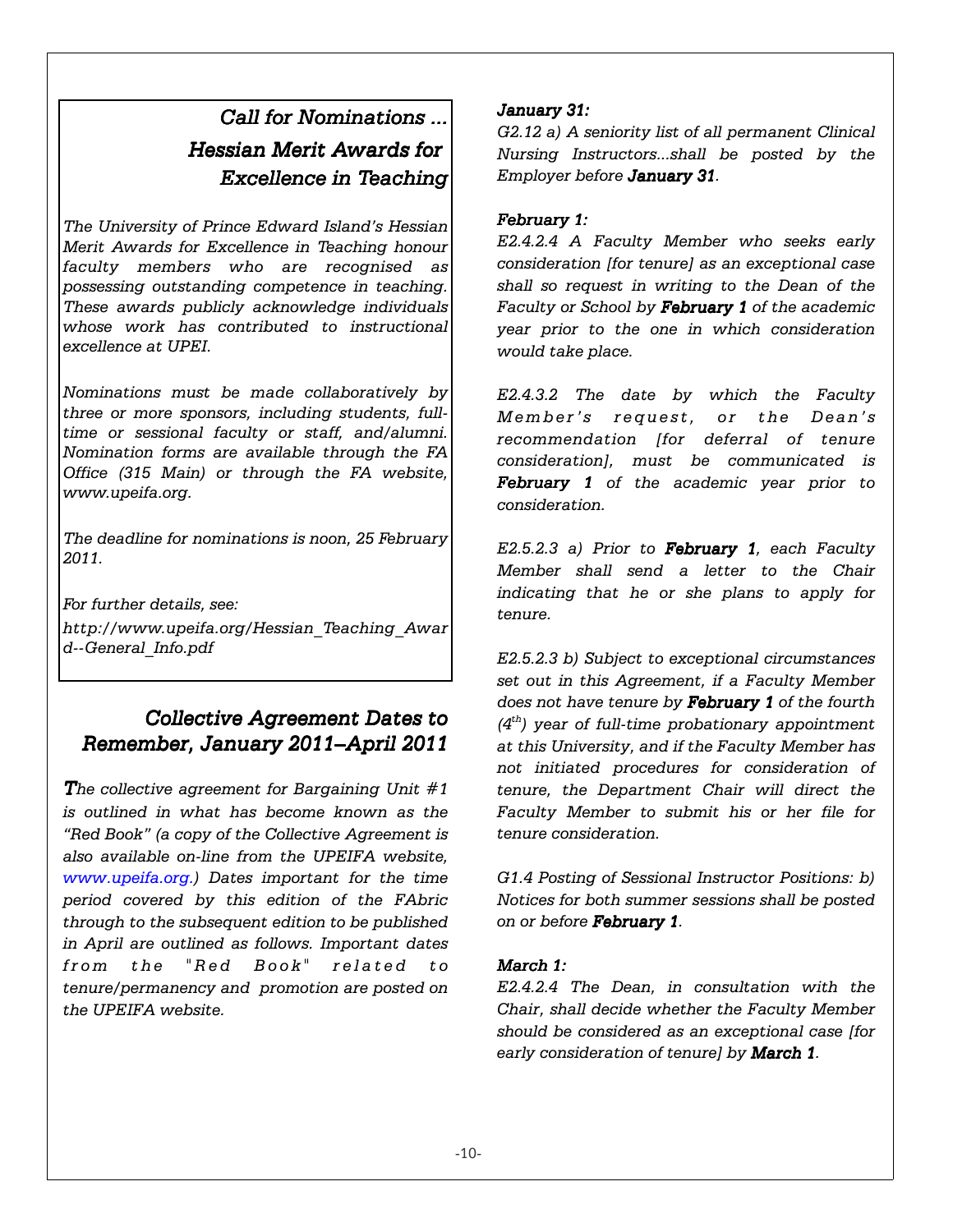E2.10.5 The URC sub-committee shall decide whether or not a Faculty Member or Librarian is to be recommended for tenure, permanency or promotion. For promotion, the initial vote shall normally take place prior to March 1.

G1.6.1 c) By March 1  $...$ the Chair, or the Dean, in the case where there is no Chair, of each academic unit shall update the seniority of each member of the Sessional Roster of that academic unit.

## March 15:

E2.5.2.4 The Department Chair shall assure that a properly constituted Departmental Review Committee will be assembled prior to March 15.

E2.5.2.5 The candidate shall submit a tenure file containing the required elements as specified in Articles E2.6.1 a)-d) to the Department Chair by March 15.

### March 31:

E2.10.1 f) iii) elections to the URC shall be completed by March 31 in any given year or as soon thereafter as practicable...

E2.10.7 For promotion, the final vote of the URC sub-committee shall take place prior to March 31.

## April 1:

G1.4 Posting of Sessional Instructor Positions: b) Notices for fall semester and winter semester courses and two-semester courses shall be posted on or before April 1.

G2.10 d) Clinical Nursing Instructors who want to work in excess of their contracted hours shall notify the Dean in writing prior to April 1.

## We Want Your Input!

Feedback, comments, articles, letters, images, etc. for future issues are always welcome! Contact the Newsletter Editor, Richard Raiswell, if you are interested in contributing a piece to the FAbric, rraiswell@upei.ca, 566-0504. The Newsletter Editor would like to thank all those who contributed to this edition of the FAbric.

## Call for Nominations ...

# Merit Award for Excellence in Teaching by a Sessional instructor

The Merit Award for Excellence in Teaching by a Sessional Instructor honours a sessional instructor for outstanding performance in teaching. The award publicly acknowledges an individual whose work has contributed to instructional excellence at UPEI.

Nominations must be made collaboratively by three or more sponsors, including students, fulltime or sessional faculty or staff, and/alumni. Nomination forms are available through the FA Office (315 Main) or through the FA website, www.upeifa.org.

The deadline for nominations is noon, 25 February 2011.

For further details, see: http://www.upeifa.org/Sessional\_Award\_Guidel ines\_--\_General\_Info.pdf

## Welcome to Our New Members!

Timothy Barrett, Math/Statistics Geoff Bertram, Island Studies Craig Clark, Faculty of Education Christopher Gillis, Political Studies Yousef Hashmi, School of Business Rene Hurtubise, Faculty of Education Christopher Kirby, Chemistry Cindy MacDonald, Robertson Library Glenda MacLaren, School of Nursing Courtney Matthews, Robertson Library Julie Murphy, School of Business Paul Rist, BU #2 Royce Steeves, Biology John Venema, School of Business